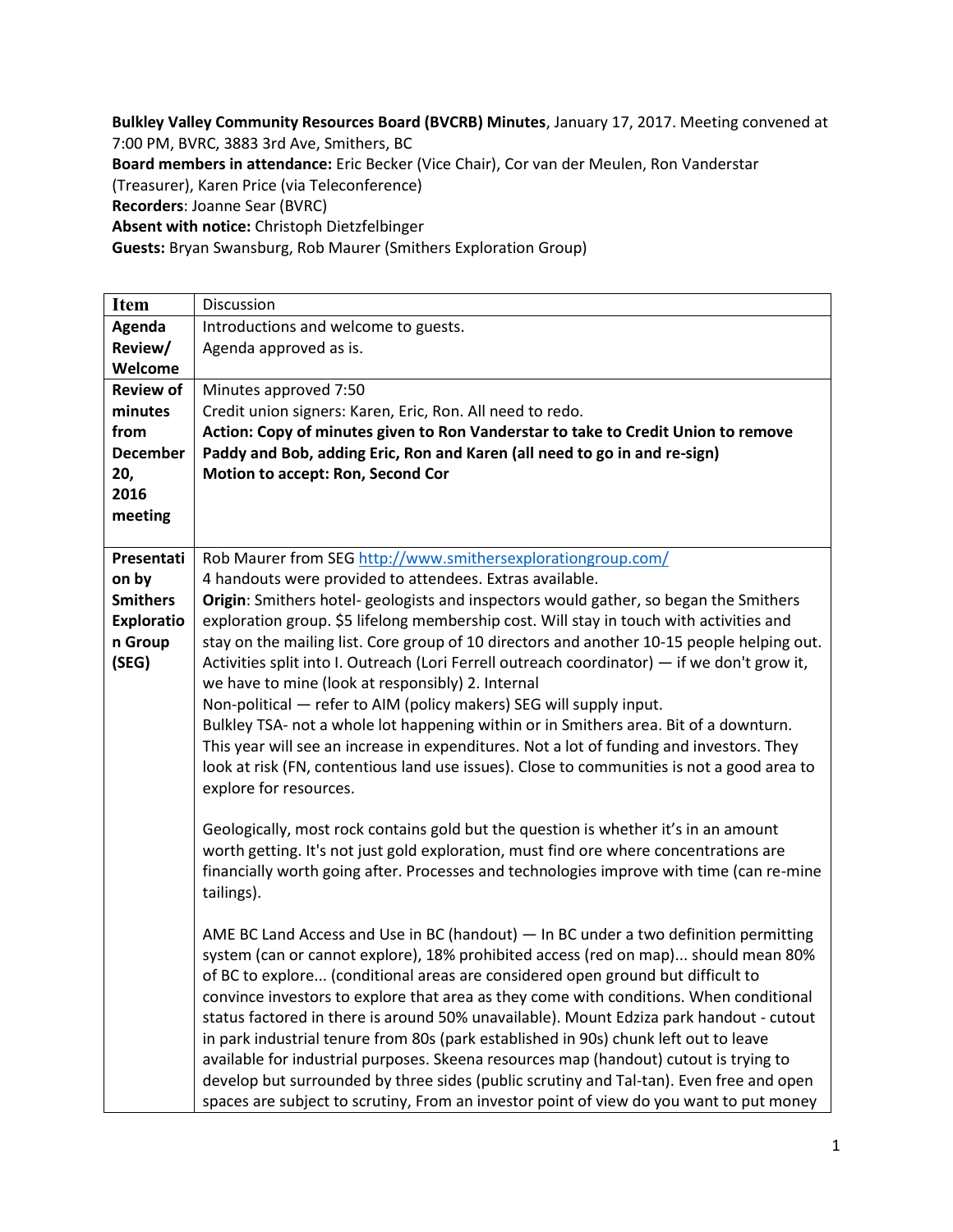|               | into areas under scrutiny?                                                                                                                                                    |
|---------------|-------------------------------------------------------------------------------------------------------------------------------------------------------------------------------|
|               | <b>Questions:</b><br>*Are there any conditional areas in BC that have been developed?*                                                                                        |
|               | Reply: Do not know. But there has been development completely surrounded by parks.                                                                                            |
|               | Industry is moving toward looking at projects not under restrictions. Once we look at                                                                                         |
|               | where deposits are likely, available area dwindles more. Wildlife areas (OE protected)                                                                                        |
|               | aren't being monitored by province to see if the protection is still relevant. Status of the                                                                                  |
|               | area could have changed (i.e. Pine beetle has gone through and some land is released                                                                                          |
|               | back to industrial users).                                                                                                                                                    |
|               | *How much do you have control over individual industries (for example a company is                                                                                            |
|               | doing a poor job)?Do professionals have a say in monitoring of companies who may give                                                                                         |
|               | the industry a bad name?*                                                                                                                                                     |
|               | Reply: ATV-ers are a good example: some are good and some are bad. Professional                                                                                               |
|               | standards exist to let us know what happened and why (i.e. Tailings dam breaking a                                                                                            |
|               | couple years ago). Events are reviewed. Standards of how to leave the ecosystem have<br>changed over the years. Acid rock drainage has evolved. Groups like SEG exist to help |
|               | show communities that they are not faceless corporations trying to deplete natural                                                                                            |
|               | resources but are made up of companies who care.                                                                                                                              |
|               | SEG want to make BC look like an appealing place to bring industry while doing so in a                                                                                        |
|               | responsible way. A professional Geo or Engineer status is required to write reports,                                                                                          |
|               | claims and represent companies to government.                                                                                                                                 |
|               | *How much economy in Smithers comes from exploration and mining?*                                                                                                             |
|               | Reply: Lots. The Skeena region is one of 7 regions representing 40% of dollars spent with                                                                                     |
|               | respect to the rest of BC. People stop in Smithers to gear up and setup before heading                                                                                        |
|               | north.                                                                                                                                                                        |
|               | *What about in Terrace?*                                                                                                                                                      |
|               | Reply: The mines office in Smithers is help for Smithers; this could change if Terrace                                                                                        |
|               | advocates for themselves. A lot of mines in the region attract people, but these days                                                                                         |
|               | mines build camps not towns like Granisle. People call Smithers home and travel to                                                                                            |
|               | mines to work. One in 10,000 exploration projects result in a mine. Why not promote                                                                                           |
|               | exploration and money spent on exploration?                                                                                                                                   |
|               | *What is happening with the Onion project?*                                                                                                                                   |
|               | Reply: There is little to no development. Huckleberry is unlikely to reopen.                                                                                                  |
|               | For specific questions, Ted Vanderwart or Lori can help direct to the right person.                                                                                           |
|               | Rob Maurer left meeting.                                                                                                                                                      |
|               | Opinions:                                                                                                                                                                     |
|               | It was insinuated exploration is un-invasive; exploration has a bigger footprint                                                                                              |
|               | than mines themselves. However, surveys have a narrow footprint.                                                                                                              |
|               | There is limited access to these areas. Even if the areas changed, would anyone<br>$\bullet$                                                                                  |
|               | there even if it was released for exploration/development?                                                                                                                    |
|               | Q: Conditions may change, so will it ever be released?<br>A: This depends on political pressures.                                                                             |
| <b>Action</b> | How to get public feedback?<br>1.                                                                                                                                             |
|               |                                                                                                                                                                               |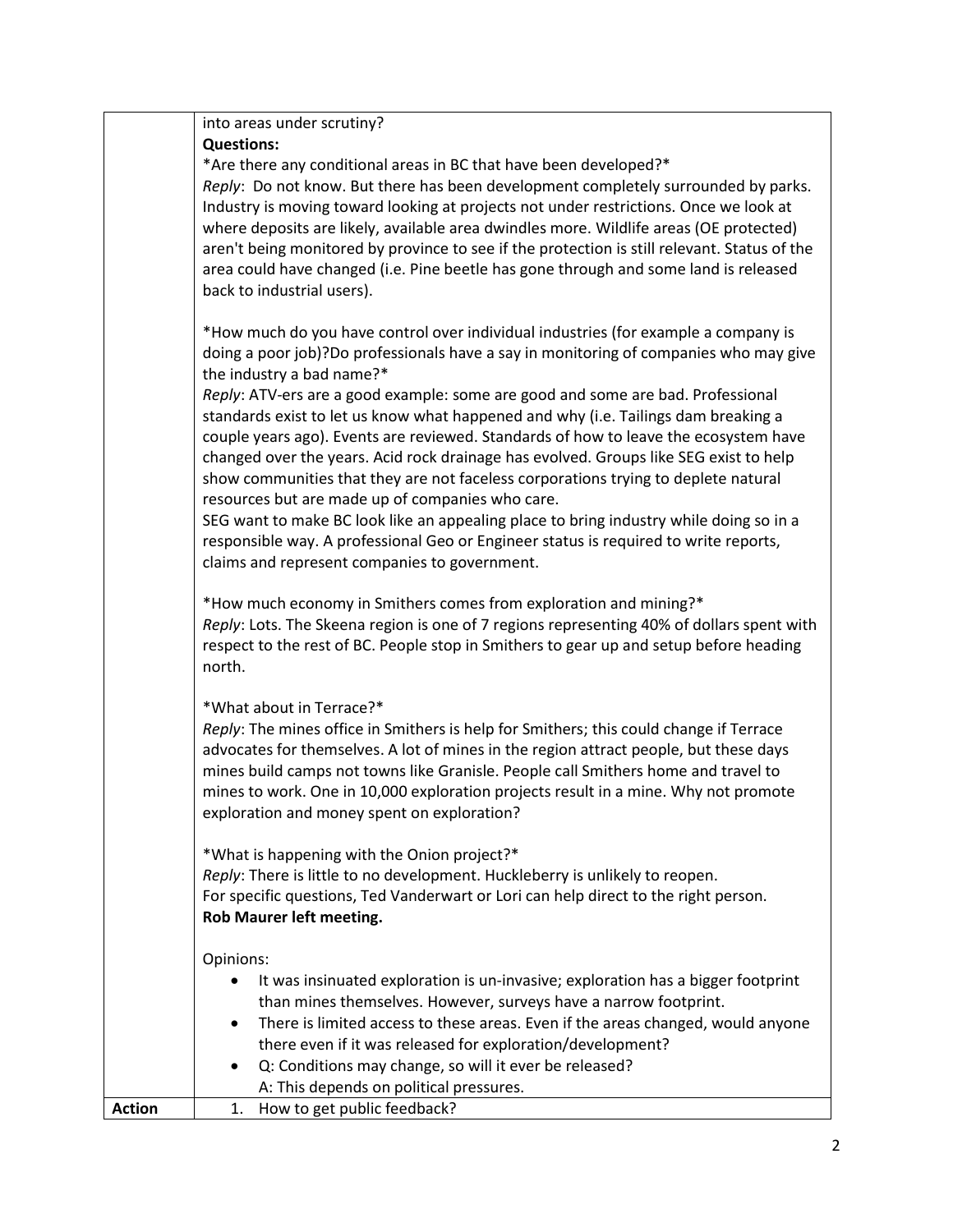| <b>Items</b> | A document was handed out of an approach to engage people at a booth - open<br>$\bullet$                                                                          |
|--------------|-------------------------------------------------------------------------------------------------------------------------------------------------------------------|
| from last    | house, canvassing, fall fair/tradeshow will give good cross section of public.                                                                                    |
| meeting      | 20 words max on sign at booth encapsulating what CRB is about and our values                                                                                      |
|              | Sign: WHAT WE DO, CURRENT ISSUES, WHAT CAN YOU DO?                                                                                                                |
|              | Engage lots of people to answer 4 questions (of a larger question sheet); you<br>$\bullet$                                                                        |
|              | may get more complete forms than if you try to get someone to answer all the                                                                                      |
|              | questions.                                                                                                                                                        |
|              | Get name and phone number to put in for door prize.                                                                                                               |
|              | Consensus that efforts at the trade show would be easy to repeat for fall fair                                                                                    |
|              | without too much additional effort.                                                                                                                               |
|              | Action: The engagement package will be mailed out again.                                                                                                          |
|              |                                                                                                                                                                   |
|              | 2. Booth research updates:                                                                                                                                        |
|              | We have a letter from Susan Bundoch (Smithers district chamber of commerce).                                                                                      |
|              | Last year's groups have first chance to booths. Have until Feb 10. We can put our                                                                                 |
|              | name on list and wait to see if we get spot.                                                                                                                      |
|              | The cost is \$490 no matter who you are. Should we make this a joint venture                                                                                      |
|              | when it could be difficult to share a booth and remain unbiased? What will it                                                                                     |
|              | cost in addition to \$490 to promote and print materials? Do we want to spend<br>close to \$1000 for event and have people run the booth. It may be a bigger bang |
|              | for buck if we do the fall fair as well. Funds: \$3000 in RAMP, \$1600 in BVRC                                                                                    |
|              | (operating funds), \$1000 in savings account.                                                                                                                     |
|              | Will do a revenue drive soon. Send letter to banks and hope to bring in \$3000-                                                                                   |
|              | 4000 in the next few months                                                                                                                                       |
|              | Can we borrow big UREP maps of TSA: Will we have two maps with one we can                                                                                         |
|              | write on?                                                                                                                                                         |
|              | Will we be able to staff? May $5^{th}$ and $6^{th}$ .                                                                                                             |
|              | Action: Get on waiting list with Susan for Tradeshow booth and we'll decide if we get                                                                             |
|              | the call.                                                                                                                                                         |
|              |                                                                                                                                                                   |
|              | 3. Discussion of financial status and budget                                                                                                                      |
|              | \$3094.03 in RAMP<br>$\bullet$                                                                                                                                    |
|              | \$1619.15 admin funds taken care of by research centre (and taking care of<br>RAMP)                                                                               |
|              | S1094.51 in savings                                                                                                                                               |
|              | \$32.86 equity shares at BVCU<br>٠                                                                                                                                |
|              | We are sending a letter for request of funding for member feedback; members<br>$\bullet$                                                                          |
|              | can provide names of who to send to. What we're all about, list of                                                                                                |
|              | accomplishments, budget.                                                                                                                                          |
|              | Take to Emund and Wetzin 'kwa'<br>٠                                                                                                                               |
|              | Due at the end of May. If we need a charitable organization to run money<br>$\bullet$                                                                             |
|              | through can approach BVRC and the Community Foundation who have<br>charitable status?                                                                             |
|              | Should we approach the Cassandra foundation? Worth talking to again. Ask<br>$\bullet$                                                                             |
|              | specifically for money for booths (public involvement).                                                                                                           |
|              | Action: Complete Revenue Drive. Members can provide names of who to send Letter                                                                                   |
|              | for request of funding to. Send letter for request of funding out this week for final                                                                             |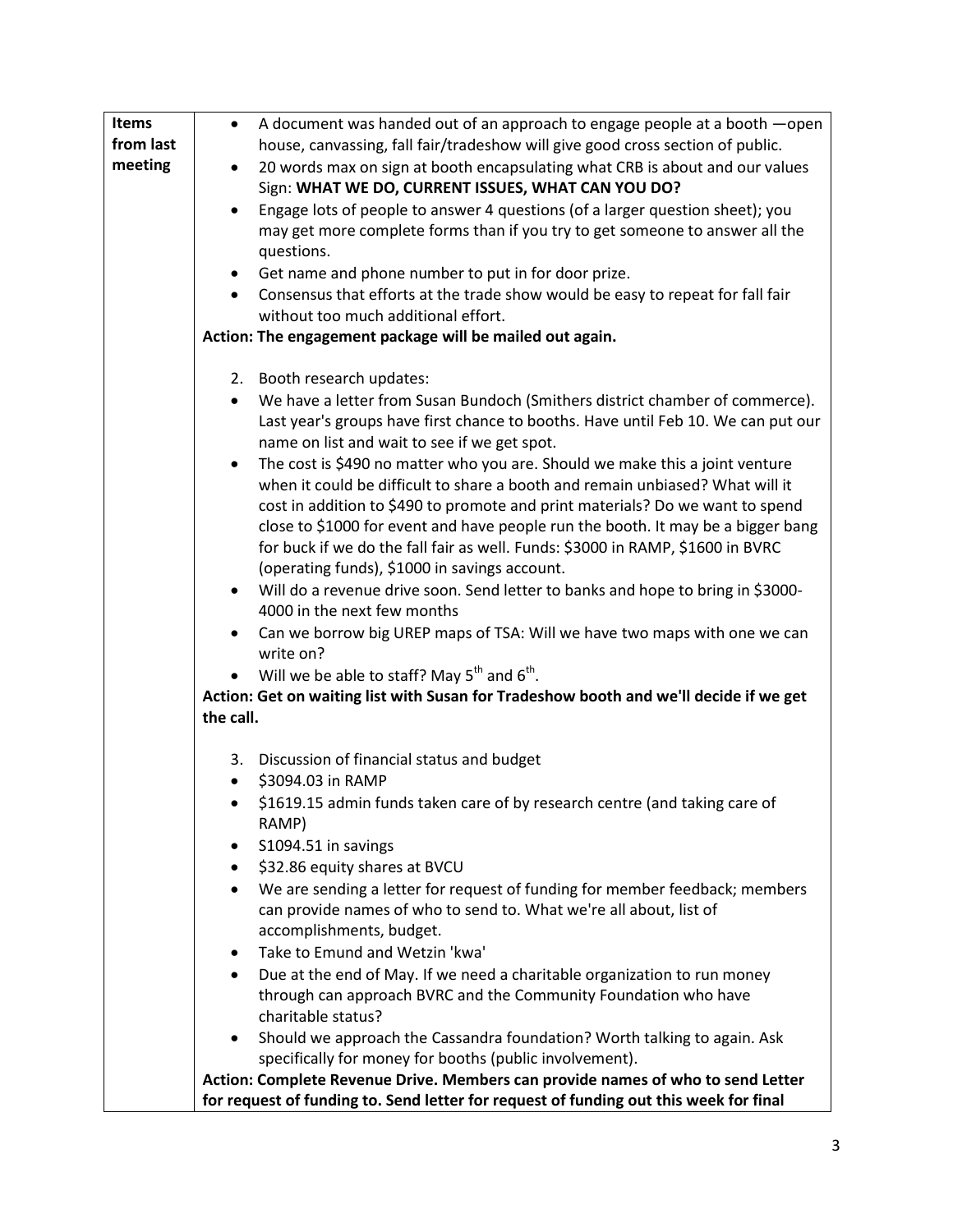|                 | review. Will list who will receive letters. Will look into Wetzin'kwa.                                                                                                                    |
|-----------------|-------------------------------------------------------------------------------------------------------------------------------------------------------------------------------------------|
| Old             | Administration support for the CRB.<br>4.                                                                                                                                                 |
| <b>Business</b> | BVRC will provide for now, becoming more involved. If more finances become<br>$\bullet$<br>available, will feed executive through BVRC.                                                   |
|                 | Background of the BVRC: Began in the 90's, layoffs of researchers led to them<br>$\bullet$<br>becoming consultants. It was difficult to compete for contracts so the BVRC                 |
|                 | umbrella organization (Jim Pojar/Irvine Fox/Sybille H.) of researchers began to<br>be more competitive for larger projects with multidisciplinary skills available.<br>Financial support. |
|                 | Met with BVRC administration so good for now but will monitor<br>٠                                                                                                                        |
|                 | Action: BVRC to email out Memorandum of understanding and fee structure to board                                                                                                          |
|                 | members.                                                                                                                                                                                  |
|                 |                                                                                                                                                                                           |
|                 | 5. Review existing Board membership. Discuss Member roles. Working groups.<br>Proposed that Bryan be the acting member while we wait for paperwork and                                    |
|                 | approval to go through. We need help. Everyone in agreement, no one opposed                                                                                                               |
|                 | We need more members. Members need to pull together as a team when                                                                                                                        |
|                 | projects come up,                                                                                                                                                                         |
|                 | Action: All members to keep pushing and advertising for more members                                                                                                                      |
|                 |                                                                                                                                                                                           |
|                 | 6. Final approval and submission of the effectiveness letter<br>Manager from government: People are not using LRMP and want it to go away.<br>$\bullet$                                   |
|                 | Why has the CRB not pointed out to forestry companies they're not following                                                                                                               |
|                 | LRMP. Would it be a legal route to take companies or individuals to task?                                                                                                                 |
|                 | Effectiveness letter should go out to the local office and ask for help to better<br>$\bullet$                                                                                            |
|                 | achieve mandate. The last paragraph doesn't have action so will just get filed.                                                                                                           |
|                 | What is the full intent of the letter? To revisit LRMP's effectiveness but who is to                                                                                                      |
|                 | revisit it? Need to be clearer on what the reason is for writing the letter and                                                                                                           |
|                 | what we hope to achieve.<br>In light of government revisiting climate effects, wonder when you are going to                                                                               |
|                 | reassess LRMP? Can we ask for a time to meet with CRB? Is anything expected                                                                                                               |
|                 | from ministers (kick back to locals). Should put locals on the letter as well and                                                                                                         |
|                 | copy to ministers (cc the boss). We need to meet with locals.                                                                                                                             |
|                 | Action: Will add statement to the end (requesting meeting with CRB). Will send out                                                                                                        |
|                 | and revise. Figure out who locally we will contact in three industries.                                                                                                                   |
|                 | Nomination of Karen to be Chairperson.<br>7.                                                                                                                                              |
|                 | Members accepted.                                                                                                                                                                         |
|                 |                                                                                                                                                                                           |
| <b>New</b>      | When to have the NWIPC Presentation? Prefer not to be in winter. March/April?<br>$\bullet$                                                                                                |
| <b>Business</b> | Is there any interest as it applies to forestry? Yes. Can we open it to the public? If                                                                                                    |
|                 | educational, we can get Crown Lake for free. What about the Old Church?                                                                                                                   |
|                 | Action: BVRC to follow-up on community events. Find out specifics on meeting room<br>across street from BVRC. The CRB will flush out with NWIPC for March                                 |
|                 |                                                                                                                                                                                           |
|                 | Review of issues of past few years? Any value in picking out previous year's<br>$\bullet$                                                                                                 |